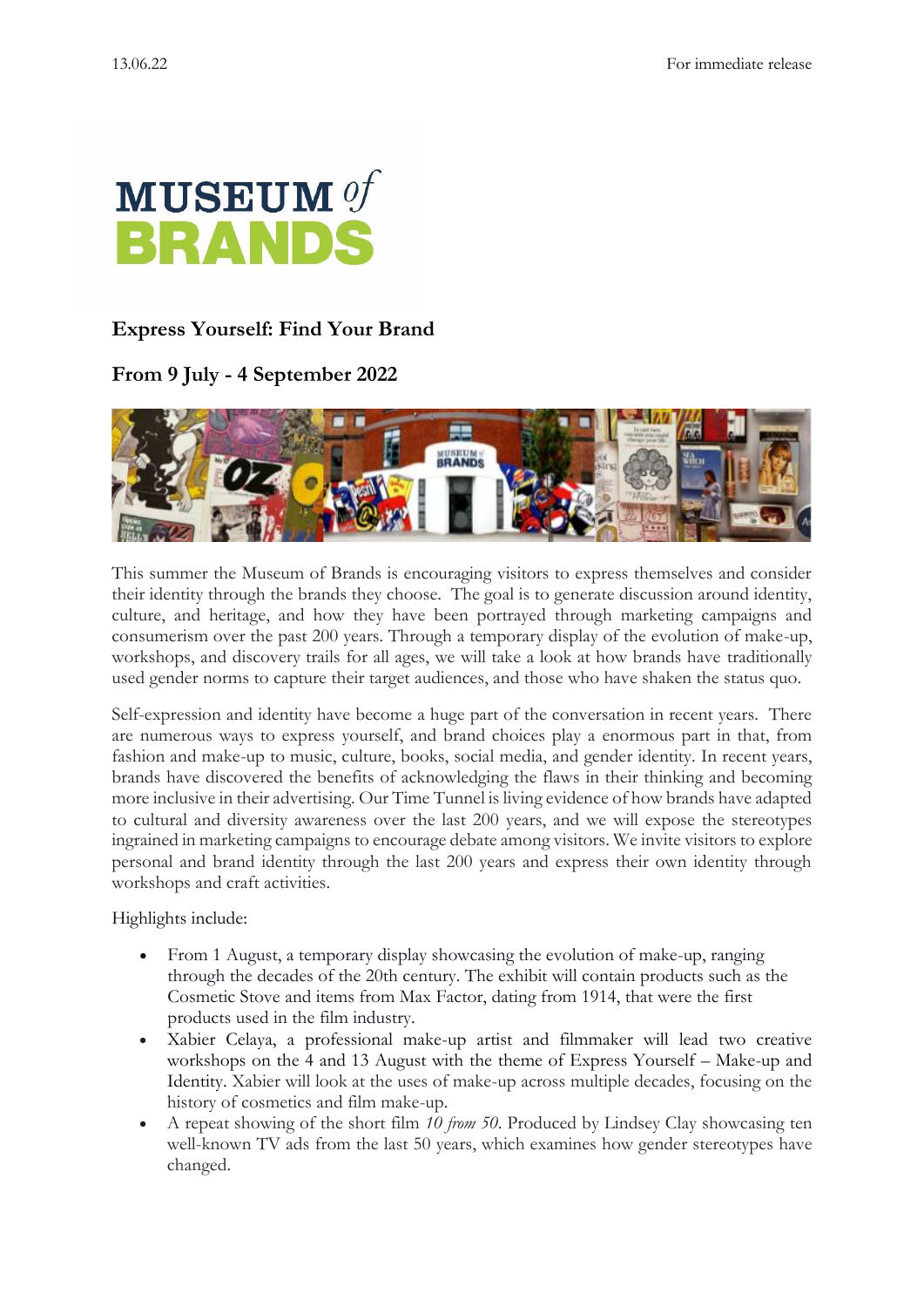• Discovery Trails for all ages. Rainbow trail, History of Fashion and Gender in Advertising

Craft activities:

- #findyourbrand take a picture of the brand which best represents you and tag us on social media to win a prize
- Create a Carnival Mask on 25 and 26 August.
- Make-and-take children's activities, including Paper Doll Dress Up, Create a Look with Make-up and Design yourself as a Toy.
- Face painting sessions
- Add your favourite brand to our Rainbow Wall.
- Online quizzes and social media campaigns

Gender and cultural stereotypes have been ingrained into marketing and branding designs for many decades. Brands such as Guinness, who typically avoided using women in their campaigns and Persil, who traditionally only featured women, reinforced gender norms in popular culture. Mattel's Barbie has been somewhat problematic in the past and has had to adapt their identity with changing perspectives. Their 2015 campaign titled 'Imagine the Possibilities' sought to challenge the issues that Barbie Dolls projected an unrealistic female body image to young children. The ad aimed to shift parent's opinion and show that when young girls play with them, they can imagine they are anything.

Other brands have naturally started to adapt to the general public's newfound love to express their identity and find their personal brand. In the recent past M.A.C Cosmetics teamed up with the Brant Brothers, releasing their unisex make-up range. Other companies, such as War Paint for Men UK have solely created their cosmetic brand for men. The temporary display that will be on show from 1 August 2022, will address this by including products from brands such as Quant Colouring Box for men, released in 1974 at the height of the 'Glam Rock' period.

Diversity marketing has become increasingly common, aiming to break advertising norms by focusing on those who may feel underrepresented. Dove, for example, created their ad campaign titled Real Beauty to do exactly this; depicting women of all shapes and skin colours, resulting in them feeling acknowledged within the beauty industry.

The fashion industry has long been associated with identity expression. By the 1960s, and going into the 1970s, fashion brands and those in the public spotlight started to show signs of understanding that people had a liking for gender fluid clothing. Namely Elton John, who would wear platform heels on stage, thus resulting in more men wearing heels.

It is evident and a must that brands and consumer culture are and should continue to adapt their image to appeal to the ever-changing identity norms. So, the Museum of Brands encourages all visitors this summer to express themselves and find their brand.

## **ENDS**

The Museum is open daily and is the only one of its kind in the world, celebrating our past through our throwaway heritage with displays of hundreds of products full of memory and meaning. Together they offer us a fascinating insight into how our lives and society have evolved since Victorian times – from the changing role of women to the impact of war and technology; from the passing of the domestic servant to the evolving choice of food and toys, as well as the revolution in shopping habits over the last 200 years.

Adult admission cost  $\mathcal{L}9$  for adults /  $\mathcal{L}7$  concessions /  $\mathcal{L}5$  children